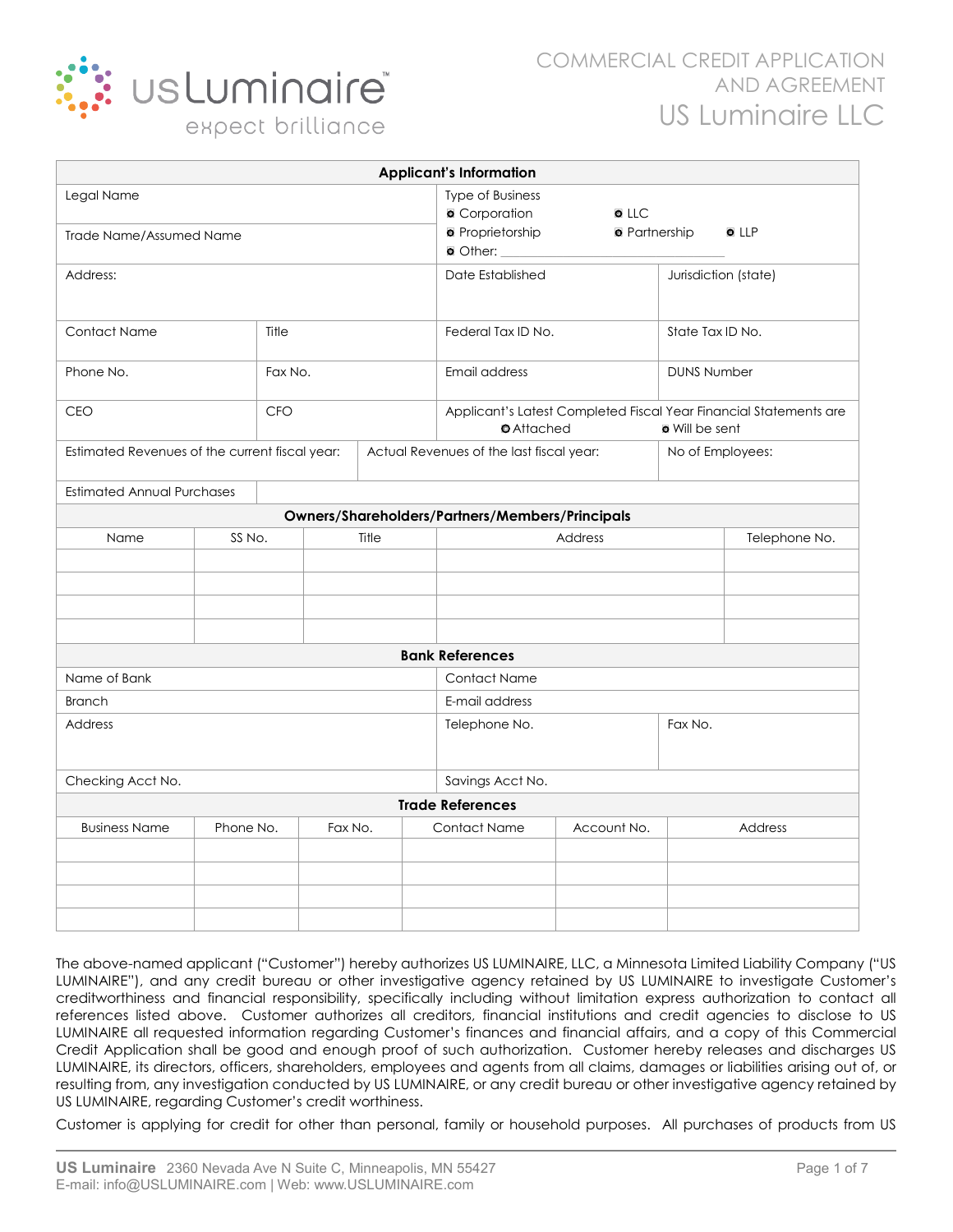

LUMINAIRE are for commercial purposes. Customer acknowledges that this is not a commitment or agreement by US LUMINAIRE to provide credit to Customer. US LUMINAIRE retains the right, if it elects to extend credit terms to Customer, to revoke such credit terms at any time and require cash payment in advance for all future products sold to Customer.

Customer, in signing this Commercial Credit Application, accepts and agrees to be bound by the terms and conditions of sale set forth herein. Customer acknowledges and agrees that all sales of products by US LUMINAIRE shall be governed solely and exclusively by such terms and conditions.

Customer represents and warrants to US LUMINAIRE that all statements and information provided herein are true, correct and complete in all respects and that Customer has read and fully understands and accepts the terms and conditions set forth herein, which terms and conditions constitute a legally binding contract between Customer and US LUMINAIRE.

#### US LUMINAIRE DISTRIBUTION LLC TERMS AND CONDITIONS OF SALE

1. US LUMINAIRE AND ITS AGENTS. For all sales, "Seller" or "US LUMINAIRE" shall mean US LUMINAIRE DISTRIBUTION LLC; and wherever Seller's signature or approval is required, it must be by an Officer of US LUMINAIRE. US LUMINAIRE's agents, employees, and representatives have no authority to bind US LUMINAIRE to any affirmation, waiver, representation, or warranty inconsistent with these terms and conditions, unless expressly agreed to in writing by an Officer of US LUMINAIRE or otherwise approved by duly authorized corporation action.

2. GENERAL AGREEMENT. All sales are expressly conditioned on these terms and conditions. No additional or different terms shall apply (whether a part of Buyer's purchase order or other communication from Buyer) unless expressly agreed to in writing by an Officer of US LUMINAIRE and/or its subsidiaries. Any acceptance by Buyer with additional or different terms proposed in the acceptance shall be deemed a rejection of US LUMINAIRE's offer and construed as a counteroffer. No binding agreement shall come into existence without the written consent of US LUMINAIRE to such counteroffer. Any attempt to vary any of the terms of this offer shall be deemed a material alteration. Notice is hereby given that US LUMINAIRE objects to any different or additional terms and that such different or additional terms shall not be binding upon it. Acceptance of or payment for any of the goods constitutes Buyer's agreement to the US LUMINAIRE's Terms and Conditions of Sale. If these terms and conditions are incorporated by reference in a Purchase Agreement, Sales Agreement or other Agreement with Buyer, these provisions shall control notwithstanding anything to the contrary therein.

3. WARRANTIES. Since the goods sold hereunder are not manufactured by it, US LUMINAIRE makes no warranties or representations, express or implied, as to workmanship, performance, quality, durability, fitness for a particular purpose, suitability or merchant- ability for any of the products sold. This disclaimer is for all liability including liability in contract, in tort or otherwise for incidental, consequential, special damages, or any loss or damage, whether to property or injury to persons, whether foreseeable or not foreseeable, resulting, directly or indirectly, from the use or loss of use of any product sold. US LUMINAIRE agrees to assign and pass-through to Buyer any warranties expressly provided by the manufacturer of the product purchased, which shall be Buyer's exclusive rights of warranty. Buyer's remedies are subject to any limitations contained in manufacturer's terms and conditions to Seller. If there is no warranty provided by the manufacturer, then the goods are sold "as is." While US LUMINAIRE may provide manufacturer warranty information, it does not warrant or guarantee any such delivery or advice. THE WARRANTY EXPRESSED IN THIS PARAGRAPH 3, AND THE OBLIGATIONS AND LIABILITIES OF SELLER HEREUNDER ARE EXCLUSIVE AND IN LIEU OF ALL OTHER WARRANTIES, EXPRESS OR IMPLIED, INCLUDING WITHOUT LIMITATION ANY WARRANTIES OF MERCHANTABILITY AND FITNESS FOR A PARTICULAR PURPOSE AND BUYER HEREBY WAIVES ALL OTHER REMEDIES, WARRANTIES, GUARANTEES OR LIABILITIES WHETHER OR NOT OCCASIONED BY US LUMINAIRE'S NEGLIGENCE. THIS WARRANTY SHALL NOT BE EXTENDED, ALTERED OR VARIED EXCEPT BY A WRITTEN INSTRUMENT SIGNED BY US LUMINAIRE AND BUYER. The parties affirmatively state that the products sold hereunder are not intended for use in or in connection with a nuclear facility. US LUMINAIRE makes no representation whatsoever about whether any goods comply with the Occupational Safety and Health Act (OSHA), the Americans with Disabilities Act (ADA), or any other federal, state, or local statute, law, ordinance, or ruling.

4. LIABILITY. US LUMINAIRE shall not be liable for special, indirect, incidental or consequential damages of any kind from the use or loss of use of any product or due to, arising out of or connected with these Terms and Conditions of Sale, including but not limited to back charges, labor costs, costs of removal or replacement, lost profits, delays, or any claims from Buyer's customers or third parties. In addition to the assignment of manufacturer warranty stated above, Buyer's exclusive remedy for any claim against US LUMINAIRE is for US LUMINAIRE, at its option, to repair or replace the goods, or for US LUMINAIRE to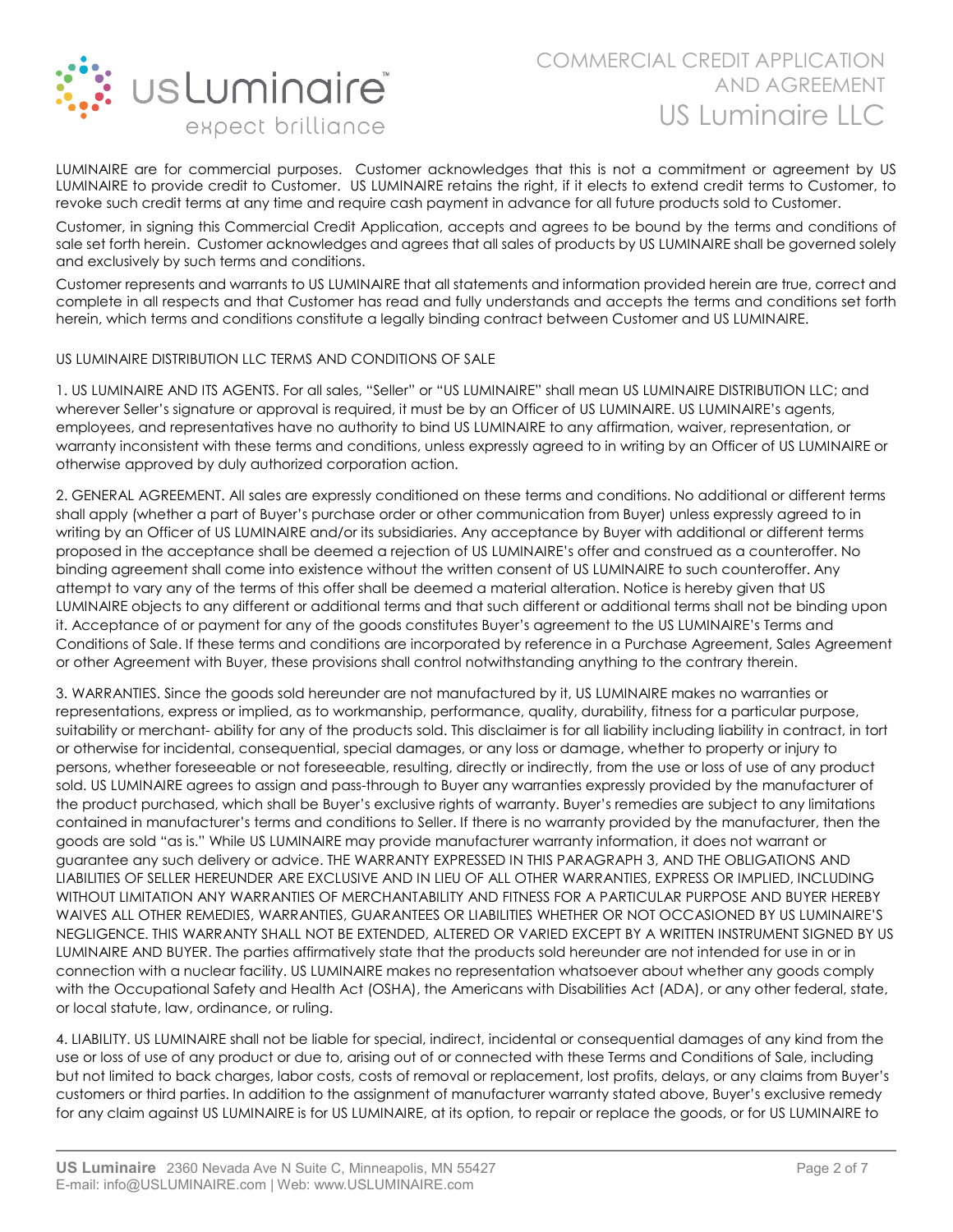

request return of the product and tender to Buyer the purchase price paid upon redelivery. The remedies of Buyer as set forth herein are exclusive, and the liability of US LUMINAIRE with respect to any contract of sale or anything done in connection therein, whether in contract, tort, negligence, strict liability, breach of contract, indemnity or under any legal theory, warranty or otherwise, shall not exceed the purchase price of the goods on which such liability is based.

5. PATENTS. If any goods shall be sold by US LUMINAIRE to meet Buyer's particular specifications or requirements and is not part of US LUMINAIRE's standard line offered by it to the trade generally in the usual course of US LUMINAIRE's business, Buyer shall hold Seller harmless from, and release and not make claim or suit against Seller because of, any suits, claims, losses, or other liability made against, or suffered by, Buyer arising from any claim of, or infringement of, patent, copyright, trademark, or other proprietary rights, at common law, or claim of unfair trade or of unfair competition, resulting from, or occasioned by, Buyer's use, possession, sale, or delivery of the merchandise sold to Buyer by US LUMINAIRE.

6. COMPLIANCE. Orders will be considered complete upon shipment of a reasonable quantity over or under the amount specified in the order when it is impractical to produce the exact quantity ordered. Normal tolerances in specifications shall be acceptable.

7. DELIVERY. Shipping dates given in advance of actual shipment are estimated. US LUMINAIRE shall not be liable for failure to perform or delay in performance resulting from fire or other casualty loss, war, riot, act of terrorism or revolutions, labor difficulties, embargo, transportation problems, accidents, breakdown of machinery, interruptions or delays in the usual source of supply, governmental action or regulation, or any other cause, contingency or circumstance, within or without the United States, not subject to US LUMINAIRE's control which shall make the fulfillment of the agreement impracticable; any of which shall, without liability, excuse US LUMINAIRE from the performance of the agreement. All direct shipments are F.O.B. point of shipment, and each shipment or delivery shall be considered a separate and independent transaction. Responsibility for filing claims with the manufacturer or carrier rest with the Buyer.

8. SINGLE BREACH BY BUYER. Each shipment shall be treated as a separate and independent contract with respect to forwarding and terms of settlement. However, if Buyer defaults in the payment of any purchase price when due, US LUMINAIRE may, without prejudice to other lawful remedies, immediately place the account on hold and defer further performance until the defaulted payments are made, or on three days' written notice to Buyer, may either make future deliveries against the contract for cash in advance only, or treat the entire contract as breached by Buyer and pursue its remedies for such breach.

9. ACCEPTANCE OF GOODS. Buyer shall make an examination of any goods delivered hereunder immediately upon its receipt. Buyer's failure to give written notice of any claim within 10 days after the receipt of such material shall constitute Buyer's unqualified acceptance of such material and a waiver by Buyer of all claims with respect thereto including any right to revoke acceptance. Upon acceptance, Buyer assumes all risks and liability for the results obtained in its business using any materials delivered or by the use of such materials in combination with other goods or materials. In no event may customer set-off payment for any rejected or revoked acceptance goods against payment due on goods accepted.

10. NOTICE OF CLAIM FOR DEFECTIVE DELIVERY. Buyer will be conclusively deemed to have accepted and agreed to any invoice from US LUMINAIRE (including but not limited to the price, quantity, quality, and description of the goods as stated on the invoice and any and all terms, provisions, conditions, agreements, representations, and warranties on the invoices), unless US LUMINAIRE receives written objection to the invoice from Buyer within 10 days after the date the invoice is sent to Buyer. Written objection must be sent by letter to US LUMINAIRE at its main office (2360 Nevada Ave. N. Minneapolis, MN 55427) by registered or certified mail specifying the nature of the complaint. Buyer's compliance with these conditions' precedent shall not constitute an admission by US LUMINAIRE of the merits or amount of Buyer's claim or defense.

11. LIMITATION OF ACTIONS. No action for breach of any term of sale or any other duty of US LUMINAIRE with respect to goods or services may be commenced more than one year after the cause of action accrues.

12. PAYMENT. Unless there is an express written agreement between US LUMINAIRE and Buyer specifying different payment terms, US LUMINAIRE invoices will be due 30 days from date of invoice. All payments must be received within 30 days (or such other time period as we may mutually agree in writing). There is no grace period, and Buyer's account may be automatically placed on hold if payment is not received within the period provided by these terms and conditions. Buyer must ensure that payments are processed and mailed on time to meet these requirements. US LUMINAIRE is not responsible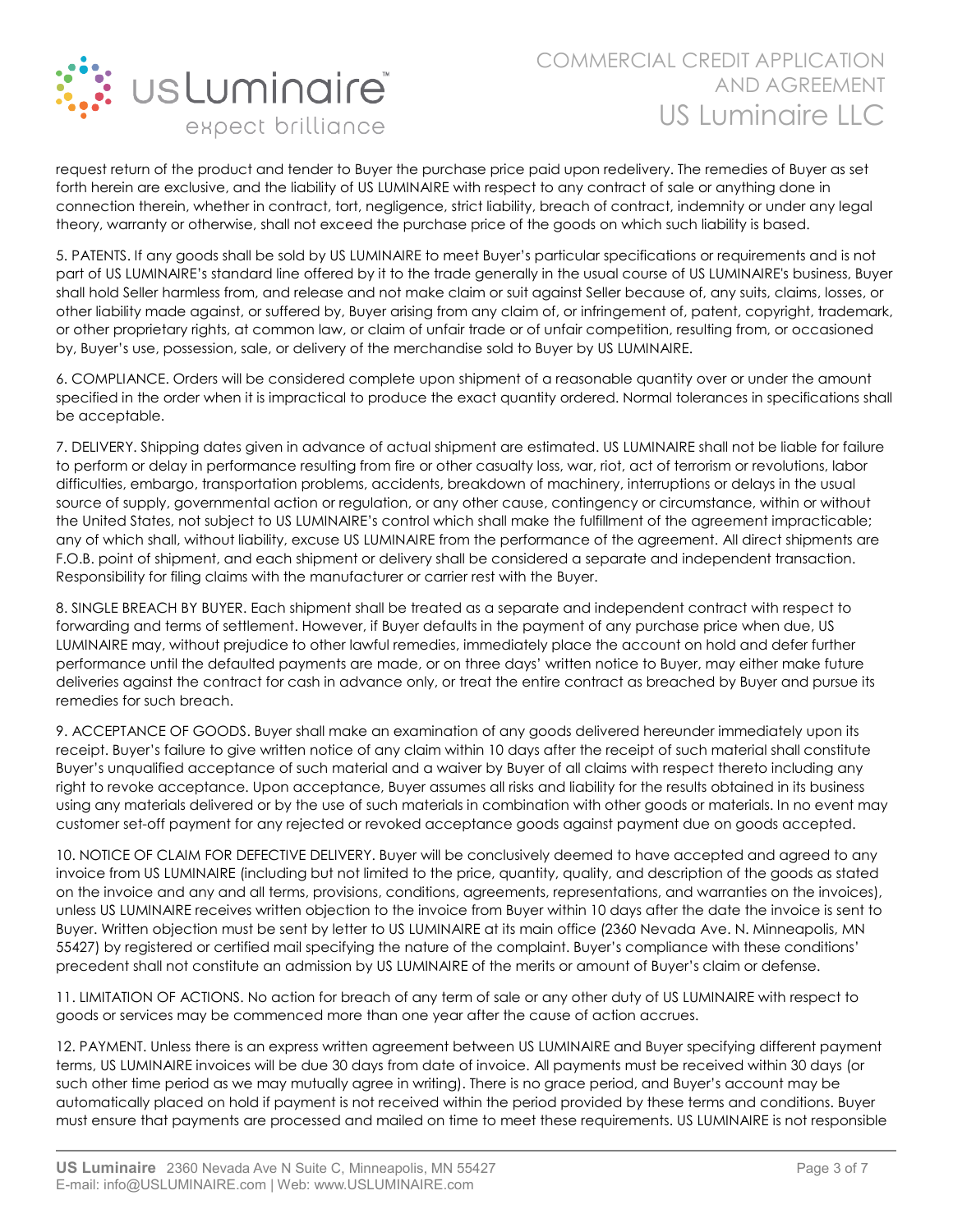

for any losses or damages that Buyer may incur due to suspension or termination of any account or agreement. Unless indicated otherwise on the Invoice or Statement, all payments should be made payable to: US LUMINAIRE and sent to the following address: Attn: Accounts Receivable, 2360 Nevada Ave. N. Minneapolis, MN 55427. Buyer's obligation to pay Seller for the goods and services provided are not conditioned upon Buyer obtaining acceptance or approval from any third party (e.g. lenders, contractors, project managers, bondholders, insurance companies, owners) or receiving payment from any third party (e.g. "retainage" amounts, insurance or bond proceeds, or "pay-when-paid" contract agreements).

13. TAXES. The prices for goods do not include any sales, use or other taxes or charges payable to state or local authorities. Buyer shall be responsible for and shall pay all federal, state and local sales, use, property, excise, freight or other taxes imposed on or with respect to the goods, except taxes levied on Seller's net income with respect to such goods. To the extent that such taxes do not appear as an itemized charge, Buyer certifies that the sale of the goods is exempt from such taxes and Buyer assumes the liability for any such tax which may be found to be due and agrees to indemnify and hold US LUMINAIRE harmless with respect thereto.

14. SERVICE CHARGES. Invoices that are more than 30 days past due are subject to interest from the due date until paid at the lesser of 1.5% per month (18% per annum), or the highest rate permitted by applicable law.

15. RETURNS. In no case are goods to be returned without first obtaining US LUMINAIRE's permission. Buyers shall pay the costs of return of any goods and shall use its best efforts to ensure that all packaging materials that US LUMINAIRE supplies are maintained in suitable storage areas to protect them from damage, including, without limitation, from forklifts and weather. Goods must be securely packed to reach US LUMINAIRE without damage. Material accepted for credit may be subject to a service charge plus all transportation charges. Credit for returned goods will be allowed only to the extent agreed to in writing by a duly authorized representative of US LUMINAIRE and no application for credit will be processed unless Buyer provides the original invoice number and date.

16. EXTRA EXPENSE. No labor expense or other charges will be accepted by US LUMINAIRE as a result of the use or modification of any of the goods sold hereunder, unless approved in writing by a duly authorized representative of US LUMINAIRE prior to the incurring of such expense.

17. TIME OF PERFORMANCE. Buyers failure to make any payment when due or Buyer's filing of bankruptcy shall constitute a default. The time of performance under any agreement, in the absence of specific provision, shall be the usual standards of the trade in the immediate commercial area of US LUMINAIRE's place of business.

18. ASSIGNMENT. No right or obligations hereunder of Buyer shall be assigned to, or assumed or performed by, a third party without the prior written consent of US LUMINAIRE, and any purported assignment or assumption without such consent shall be void.

19. MWDBE. If buyer is an MWDBE firm and either buyer's contract with its client or its client's contract with another party includes minority participation requirements for the material purchased, buyer represents (i) that it is performing a "commercially useful function" in connection with the materials and supplies purchased from US LUMINAIRE and (ii) to complete US LUMINAIRE's Commercially Useful Function Affidavit. If buyer is an MWDBE, buyer agrees to indemnify, defend and hold harmless US LUMINAIRE, it's officers, directors, agents, employees and other related parties from and against any and all claims, liabilities, damages and fines or penalties resulting from MWDBE related sales from US LUMINAIRE to buyer.

20. APPLICABLE LAW. The validity, construction and performance of any agreement will be governed by the laws of the State of Minnesota without regard to conflicts of laws principles thereof. In the event of litigation in court, each Party agrees and hereby submits to the exclusive personal jurisdiction and venue of the Minnesota District Court of Hennepin County or the United States District Court for the District of Minnesota with respect to such matters, or any other forum at US LUMINAIRE' s sole election. Except as otherwise expressly provided in a written agreement or these Terms and Conditions, and unless the context requires otherwise, the provisions of the Minnesota Uniform Commercial Code will control as to all aspects of these terms and conditions and their interpretation, and that all the definitions contained therein will apply. If US LUMINAIRE is forced to initiate collection proceedings for amounts due to it, Buyer agrees that it will be liable for all collection and other costs incurred by US LUMINAIRE including, but not limited to, reasonable attorneys' fees whether or not litigation is commenced.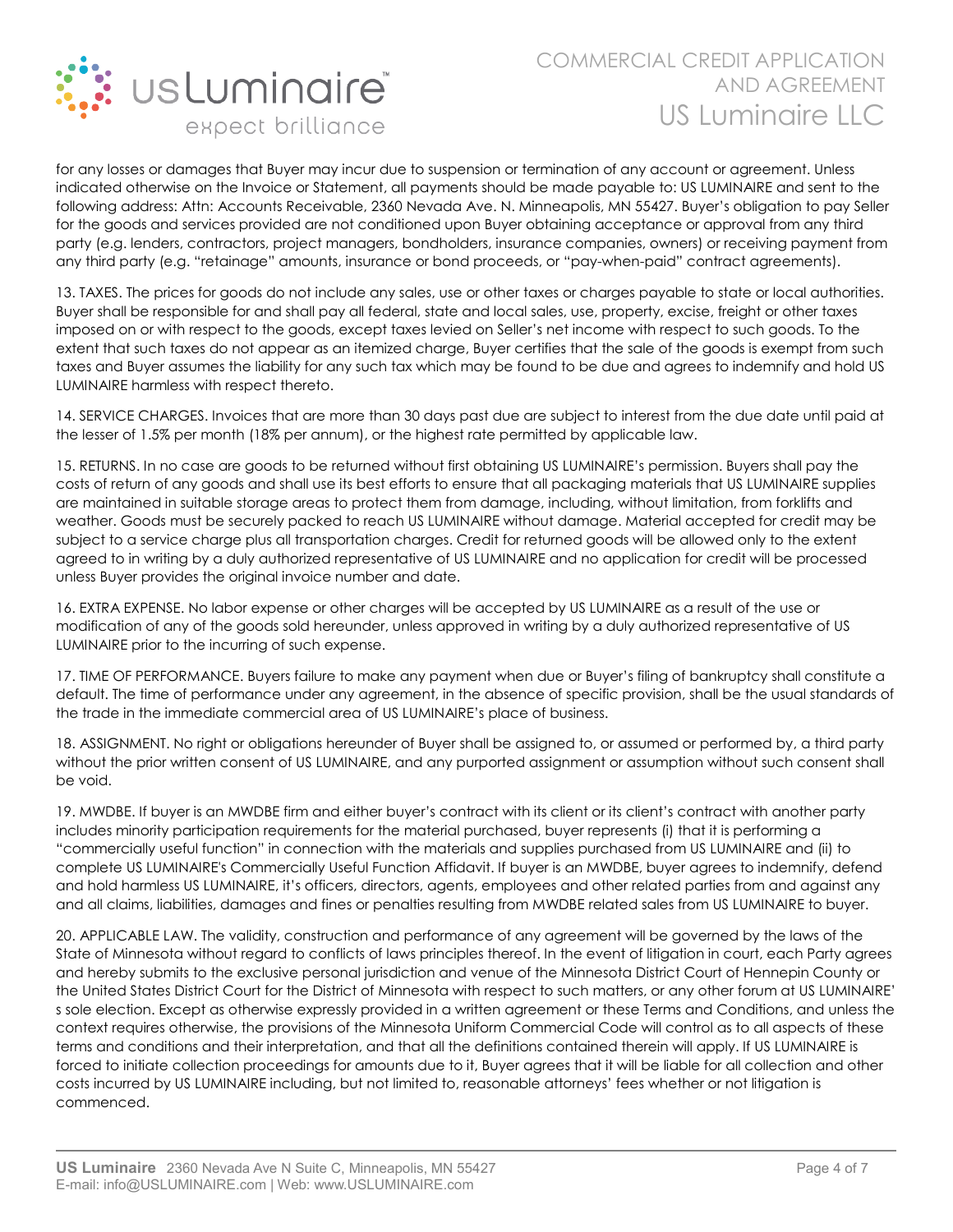

21. ARBITRATION. Upon the written application by either US LUMINAIRE or Buyer for the hearing and adjudication of a dispute or claim, the recipient of the application will proceed with arbitration hearings and any controversy or claim arising out of or relating to this order or the performance or breach thereof shall then be settled by arbitration in the City and County of Minneapolis, Minnesota in accordance with the rules and procedures of the American Arbitration Association. The parties agree to abide by and be bound by the decision and award of the arbitrators, and that a judgment may be entered in a court upon the award made in pursuance of this submission.

22. NON-WAIVER BY US LUMINAIRE. Waiver by US LUMINAIRE of a breach of any of these terms and conditions shall not be construed as a waiver of any other term or condition. US LUMINAIRE's acceptance of less than full payment shall not be a waiver of any of its rights.

23. SECURITY INTEREST, POWER OF ATTORNEY. In addition to any security interest granted by the UCC, the Buyer grants US LUMINAIRE a security interest in all Equipment, proceeds, and products from the same to secure all obligations of the Buyer to US LUMINAIRE. Buyer shall sign financing statements evidencing the security interest as reasonably requested by US LUMINAIRE. In case of a default by Buyer, US LUMINAIRE may peaceably enter the premises of the Buyer to repossess all Equipment in which it has a security interest, Buyer shall not sell, exchange, transfer, or grant a security interest in any Equipment, which are subject to these terms and conditions if payment for same has not been made in full to US LUMINAIRE.

24. WAIVERS BY BUYER. Buyer waives demand, notice, protest, notice of acceptance of this agreement, notice of credit extended, notice of collateral delivered or received, and all other notices.

25. AUTHORIZATION OF BUYER AND BUYER'S AGENTS. In consideration of US LUMINAIRE selling goods to Buyer, the person signing any such acceptance or agreement on behalf of Buyer represents and warrants that he or she is authorized to sign on behalf of Buyer. The parent company, if any, of Buyer also guarantees performance of the agreement and payment by Buyer. The person signing, and Buyer warrant that the information given to US LUMINAIRE is true and correct in all respects.

26. CANCELLATION. Unless the cancellation is due to a default by Seller, once an order is placed with and accepted by US LUMINAIRE, the order cannot be cancelled, unless US LUMINAIRE consents in writing. If an order is cancelled, Buyer shall reimburse Seller for any cost it incurs because of such cancellation, including but not limited to cancellation or restocking fees.

27. THIRD PARTY CONTRACT OBLIGATIONS. In the event that Buyer has contracted for or otherwise assumed with any other Party any obligation or liability to an Owner, Contractor, Construction Manager or any other person or entity responsible for the completion of any portion of any project in which Seller's goods will be used, the Parties agree that Seller is not a party to such contract, and Seller does not assume any liability or obligation under any such contract or agreement unless expressly agreed to in writing. Buyer shall not be permitted to delay, set-off or condition any payment obligation because of any third-party obligation or condition, including but not limited to retainage conditions or "pay-when-paid" terms between Buyer and a third party. Buyer releases and agrees to defend, indemnify and hold Seller harmless for any claims of any nature whatsoever related to any obligation, risk, liability or responsibility which was Buyer's under any contract or which was assumed by Buyer towards any Owner, Contractor, Construction Manager or other party involving the goods or work supplied by Seller to fulfill any contractual requirement.

28. CHANGE OF TERMS AND CONDITIONS: Buyer acknowledges and agrees that US LUMINAIRE may change any term or part of these terms and conditions as to open accounts by sending Buyer a written notice at least 10 days before the change is to become effective. If Buyer does not agree to this change, Buyer must notify US LUMINAIRE within 10 days after the effective date of the change, in which case Buyer's accounts will be closed and must pay US LUMINAIRE any outstanding invoices under the existing terms of the unchanged terms and conditions for such business accounts. Placement of a new order after the effective date of any change shall be deemed acceptance of the new terms and conditions, even if the aforementioned 20 days have not yet expired.

29. NOTICES. All notices, requests, consents and other communications required or permitted under these Terms and Conditions shall be in writing and shall be sent by regular U.S. Mail and one or more of the following delivery methods: registered or certified mail, postage prepaid; transmitted by telegram, facsimile or e-mail if confirmed by such mailing or delivery, to Buyer and US LUMINAIRE at their respective addresses on file. Either party may change its address by written notice to the other.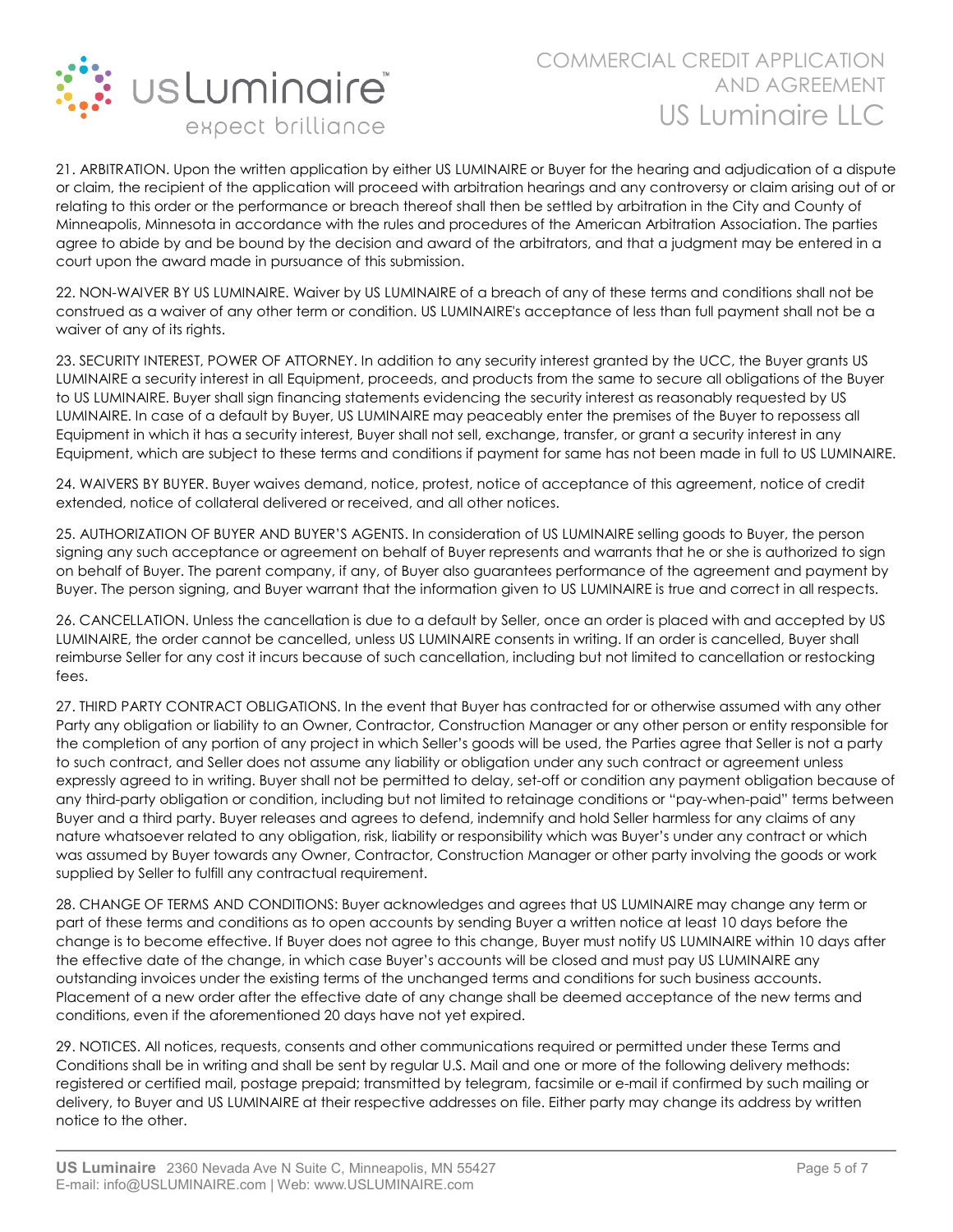

30. OTHER TERMS AND CONDITIONS. No terms and conditions other than those herein stated, and no agreement or understanding, including but not limited to any provisions, terms and conditions contained in any confirmation order or other writing by Buyer, in any way purporting to modify these terms or conditions shall be binding upon US LUMINAIRE unless consented to in writing by an Officer of US LUMINAIRE. If any provision of this agreement is found to be unenforceable or invalid in its entirety, such provision will be severed from these terms and conditions but will not affect the enforceability or validity of any other term or condition. US LUMINAIRE'S ACCEPTANCE OF YOUR PURCHASE ORDER IS EXPRESSLY MADE CONDITIONAL ON YOUR ASSENT TO THESE TERMS AND CONDITIONS AND ON YOUR AGREEMENT THAT SUCH TERMS AND CONDITIONS SHALL CONSTITUTE THE SOLE TERMS AND CONDITIONS OF THE ORDER. THE CONDITIONS STATED HEREIN SHALL TAKE PRECEDENCE OVER ANY OTHER CONDITIONS, AND NO CONTRARY, ADDITIONAL OR DIFFERENT PROVISIONS OR CONDITIONS SHALL BE BINDING ON THE SELLER, INCLUDING BUT NOT LIMITED TO PROVISIONS OR CONDITIONS WHICH DEEM PARTIAL PERFORMANCE OR FAILURE TO OBJECT AS ACCEPTANCE BY US LUMINAIRE OF BUYERS TERMS AND CONDITIONS, UNLESS ACCEPTED BY THE SELLER IN WRITING.

31. ENTIRE AGREEMENT. These terms and conditions and, if applicable, the US LUMINAIRE Terms and Conditions of Quotation and/or signed acceptance of offer, shall constitute the entire agreement between the parties about the subject matter. The parties shall not be bound by any agent's or employee's representation, promise, or inducement not set forth in these terms or the signed agreement. No course of prior dealings between the parties and no usage of trade shall be relevant or admissible to supplement, explain, or vary any of these terms and conditions. Acceptance of or acquiescence in a course of performance rendered under this or any prior agreement shall not be relevant or admissible to determine the meaning of these terms and conditions even though the accepting or acquiescing party has knowledge of the nature of the performance and an opportunity to make objection. No representations, understandings or agreements have been made or relied upon in the making of the agreement other than those specifically set forth herein. These terms and the terms of the signed acceptance can only be modified by a writing signed by the parties hereto or their duly authorized agents.

32. TERMS AND CONDITIONS RECEIPT. BUYER AGREES TO AND ACKNOWLEDGES RECEIPT OF THESE TERMS AND CONDITIONS WHETHER IN HAND DELIVERED OR THROUGH VIEWING ONLINE AT www.US LUMINAIREdistribution.com, where copies of the Terms and Conditions of Quotation, Terms and Conditions of Sale and Application for Open Account Privilege are available. Buyer may also request additional copies by contacting the Corporate Office of Seller directly at (612) 454-0042.

33. The Federal Equal Credit Opportunity Act prohibits creditors from discriminating against credit applicants on the basis of race, color, religion, national origin, sex, marital status, age (provided the applicant has the capacity to enter into a binding contract); or because all or part of the applicant's income derives from any public assistance program; or because the applicant has in good faith exercised any right under the Consumer Credit Protection Act. The Federal Agency that administers compliance with this law concerning the creditor is the Office of the Bureau of Consumer Financial Protection 1700 G. Street, NW, Washington, DC 20006 and the Federal Trade Commission, Equal Credit Opportunity, Pennsylvania Ave. at 6th Street NW, Washington, D.C. 20580.

Customer hereby acknowledges receipt of a duly executed copy of this Commercial Credit Application and Agreement. Customer represents and warrants to US LUMINAIRE that Customer has fully read and understands all the terms and conditions set forth in this Commercial Credit Application and Agreement and agrees to be legally bound thereby.

| Customer: |
|-----------|
|-----------|

|--|

| Name: |  |  |  |
|-------|--|--|--|
|       |  |  |  |

| Title: |  |  |  |
|--------|--|--|--|
|        |  |  |  |
| Data.  |  |  |  |